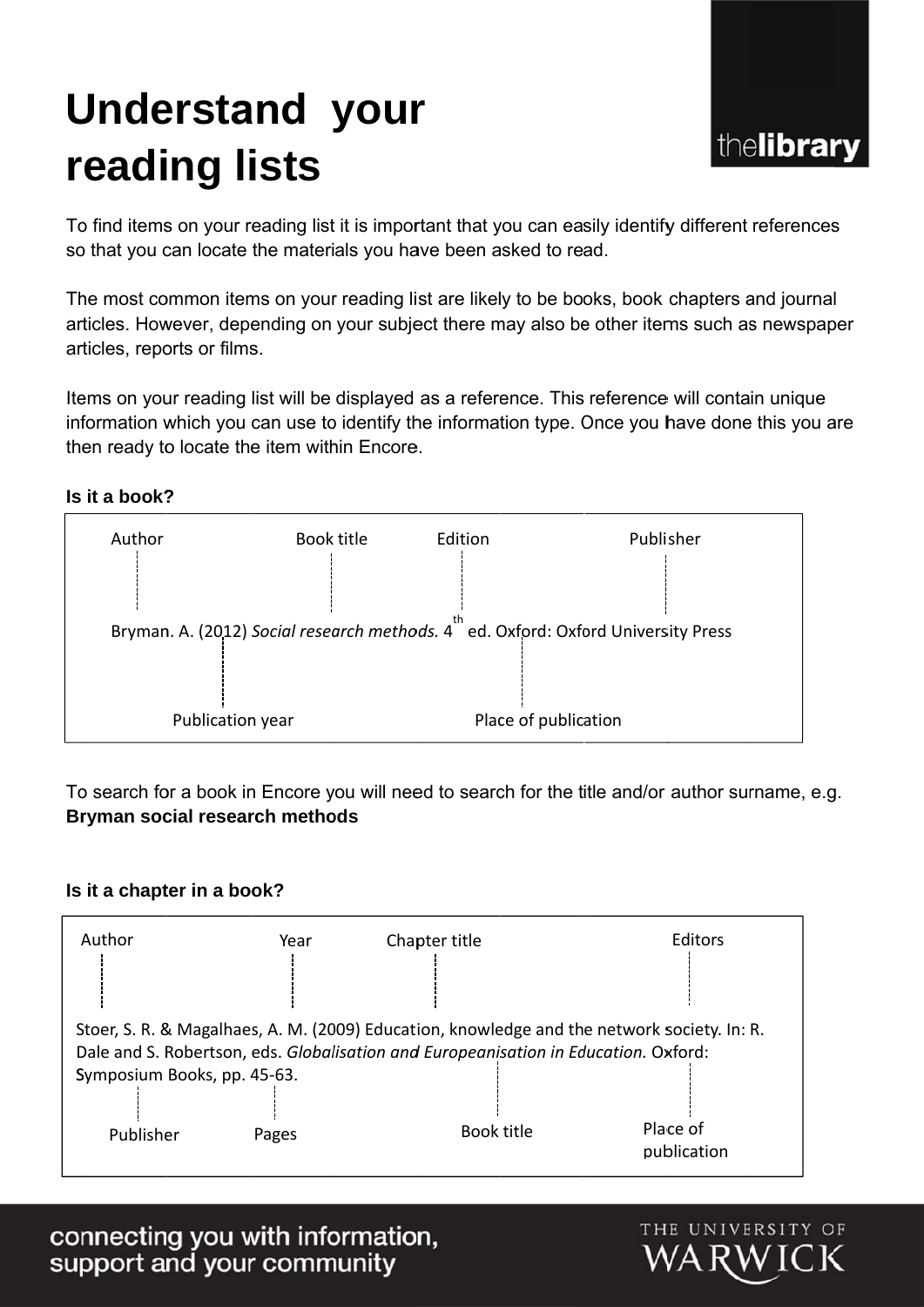To search for a book chapter you should search for the title of the book rather than the title of the chapter. This is because Encore doesn't always contain the details of individual chapters. E.g. **Dale globalisation and Europeanis ation in education.** 



The results in Encore will indicate if the book or book chapter is available in either print or as an ebook. Information about the availability and location of the print book will be provided. Ebooks can be accessed by logging in with your IT username and password.

## **Is it a journal article?**



To locate the full text of a journal article you first need to check if Warwick has a subscription to the journal you require by searching for the title of the journal, e.g. **Journal of Studies in International Education** 

If the journal is available, follow the links and log in using your IT username and password. Using the details from the reference (year, volume, issue, pages) locate the article you require.

### **Things to look out for:**

- There are subtle differences between a book, book chapter and journal article; a book and a book chapter will include publication information, whereas a journal article will usually have a volume and issue number.
- References for book chapters and journal articles will have two titles. A book chapter will have the title of the chapter and the title of the book it appears in. The journal article will have the title of the article and the title of the journal it appears in.
- If you are looking for a journal article or a book chapter, use the title of the main work (journal, book etc.) to search Encore rather than the article or chapter title. This information will often appear on your reading list in italics or bold.

connecting you with information,<br>support and your community